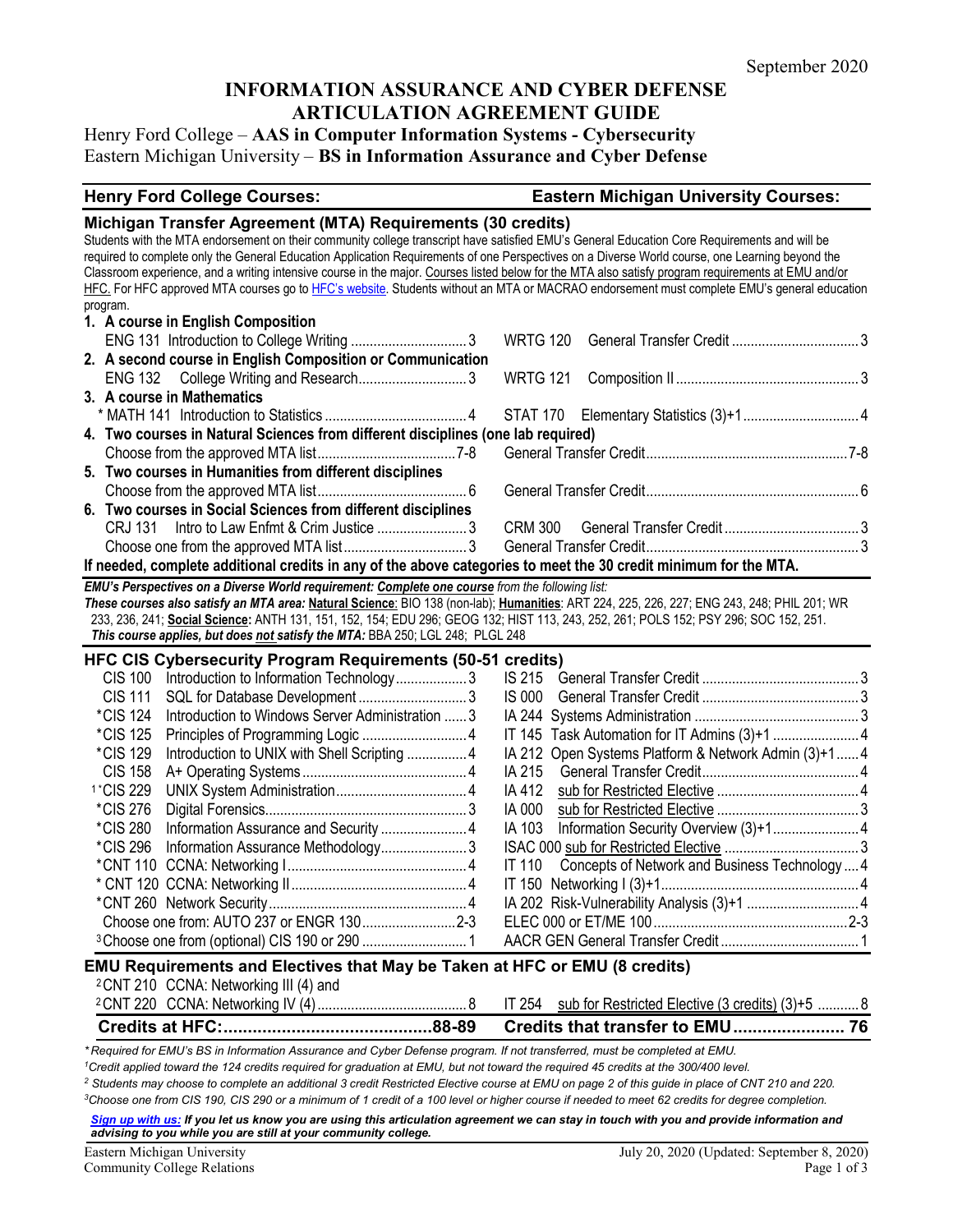# **INFORMATION ASSURANCE AND CYBER DEFENSE ARTICULATION AGREEMENT GUIDE**

Henry Ford College – **AAS in Computer Information Systems - Cybersecurity** Eastern Michigan University – **BS in Information Assurance and Cyber Defense**

# **Completion of the BS in Information Assurance & Cyber Defense**

IA 103 and IT 110 (CIS 280 and CNT 110) must be completed with a grade of "B-" or higher for admission to the IACD major and to enroll in IA 300-level courses. **All students must take at least 45 credits at the 300 level or above in the IACD program.**

#### **Major Requirements (48 credits)**

#### **Information Assurance Required Courses (42 credits)**.

| LEGL 320             | Cyber Law and Compliance3                           |   |
|----------------------|-----------------------------------------------------|---|
| IA 322               |                                                     |   |
| <sup>1</sup> IA 329W | Policy Development in Info Assurance (GEWI)3        |   |
| IA 385               | Database Management & Security3                     |   |
| IA 400               | Malware Analysis & Reverse Engineering3             |   |
| IA 427               |                                                     |   |
| IA 445               | Ethical Hacking and Offensive Security3             |   |
| IA 455               |                                                     |   |
| IA 462               | Adv. Operating Systems Security & Admin 3           |   |
| IA 473               | Network Forensics & Analytics (was IA 430)3         |   |
| IA 495               |                                                     | 3 |
|                      | ISAC 240 Intro to Cryptoanalysis & Generic Attacks3 |   |
|                      |                                                     |   |
|                      |                                                     |   |
|                      |                                                     |   |

### **IA Restricted Electives (6 hours)**

*A maximum of 9 hours can be taken with an IA prefix*. IA 240 Intelligence Analysis I (3) <sup>2</sup> IA 387L4 Co-operative Education (GELB) (3) IA 425 Cyber Crime Investigation I (3) IA 428 Digital Forensics II (3) IA 471 Data Security and Privacy (3) IA 474 Applied Data Mining for IA (3) IA 475 Adv Topics in Information Security (3) IA 476 Enterprise Security Analytics (3) ISAC 317 IoT and Embedded Systems Security (3) ISAC 417 Modern Vehicle Technology & Cyber Security (3) Any IA, CIS, or COSC 300-level or higher (3)

<sup>1</sup> *Satisfies EMU's Writing Intensive requirement.* 

<sup>2</sup> *Satisfies Learning Beyond the Classroom requirement.*

#### **LBC Requirement**

Students must complete one Learning Beyond the Classroom course or noncredit experience offered by EMU. Consult your advisor for options.

*Courses may not be offered every semester. Meet with a program advisor to plan a program of study.*